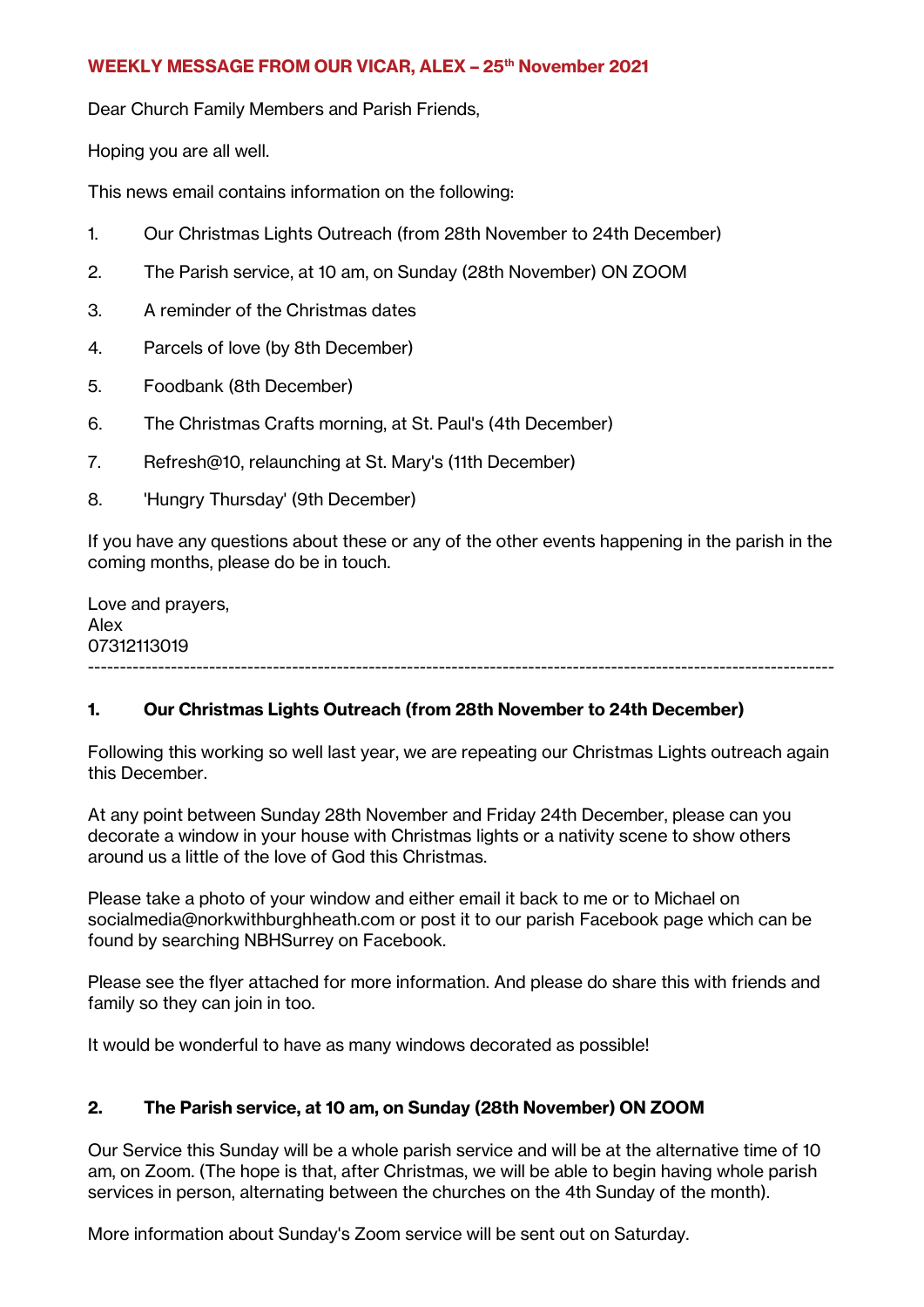# **3. A reminder of the Christmas dates**

The coming 6 weeks (the rest of 2021) are busy for our parish and some key dates are below:

Saturday 4th December, 10 am - 12 pm: Christmas Crafts morning for all ages at St. Paul's Wednesday 8th December 2 - 4 pm: Parish food bank collection at St. Mary's, including collection of Christmas parcels of love for those who are isolated and vulnerable at this time Saturday 11th December 10 - 12 pm: Refresh@10 Relaunch & Christmas Celebration Sunday 12th December, 9 am: Community Alive Advent Service at St. Paul's Sunday 12th December, 4pm: Christingle Service at St. Paul's Tuesday 14th December: 2pm - Christmas Carol services & Carol singing for our local Nursing homes (arrangements TBC, as it depends on regulations nearer the time how many of us can go) Sunday 19th December, 11 am: Messy Nativity at St. Mary's Sunday 19th December, 6.00 pm: Parish Carol Service, at St. Mary's Friday 24th December, Christmas Eve, 3pm: Christingle at St. Mary's Friday 24th December, Christmas Eve, 5.30pm: Parish Crib Service, at St. Paul's Saturday 25th December, 9 am: Christmas Day service at St. Paul's Saturday 25th December, 11 am: Christmas Day service at St. Mary's Sunday 26th December: no services in our churches, the Diocese are providing a prerecorded service to enjoy, and more information will be sent out nearer the time

Please do store the dates in your diaries and come to as many of these special occasions as you can.

### **4. Parcels of love (by 8th December)**

On the 8th December, when we do our Christmas food bank collection, we will also be collecting Christmas Parcels of love (gift bags filled with 8-10 small items which may bless an isolated member of our local community this Christmas). We will be collecting them at the vicarage porch from now until the 8th December, or they can be delivered on the 8th itself.

If you would like to contribute a parcel for an adult man or a woman, please do not include any nuts or alcohol.

Please do be in contact if you would like any further information.

### **5. Foodbank (8th December)**

Our final food bank collection of this year will be on Wednesday 8th December, from 2-4 pm, outside St Mary's.

Items most wanted at this time are: custard, UHT milk, long-life fruit juice, Spaghetti in sauce, nappies & pull ups 4+ and 6+, bags for life, selection boxes, Christmas puddings (nonalcoholic), savoury snacks - crisps, twiglets, cheeselets etc tinned ham, seasonal biscuits, chocolates, sweets & treats, mince pies, packet stuffing, Christmas napkins, Christmas tea towels, Gift cards of £10 for Argos, Boots, Superdrug, Wilkos.

# **6. Christmas Crafts Morning, at St Paul's (4th December)**

On Saturday 4th December, from 10am- 12pm, we will be having a Christmas Crafts morning for all ages at St Paul's.

This will be an opportunity to come along, enjoy a drink and some biscuits or mince pies and to do some Christmas crafts.